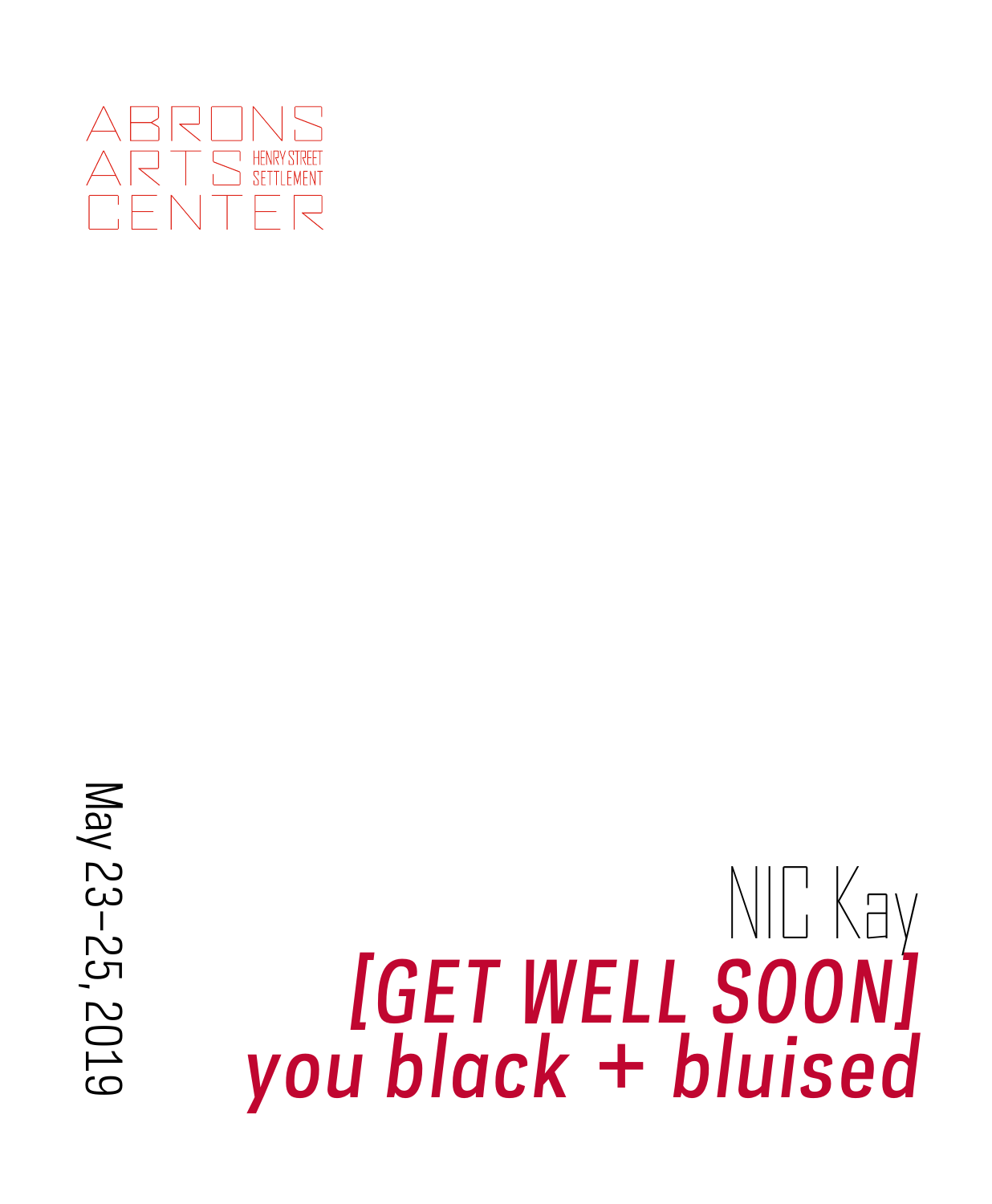#### **PERFORMERS**

Aye Eckerson Bri Frei Katrina Reid Stanley Gambucci Trinity Bobo Aviva Jaye NIC Kay Morgan Johnson Jonathan González Yunique Palmer Saafir Autumn Knight

*[GET WELL SOON] you black + bluised* is a site specific work that will make use of the architecture, history, and positionally of Abrons Arts Center to wrestle with the "they versus us" paradigm through sound, movement and tableau.

This work will presented in three sections, entitled *Prayer*, *Protest*, and *A Pieace*. The weekend breakdown is as follows:

#### May 23 | Day One | *Prayer*

People are invited to the Amphitheater at Abrons Art Center to witness a series of arrivals. This show is outside and will occur, rain or shine.

Cast: Aye Eckerson, Bri Frei, Katrina Reid, Stanley Gambucci, Aviva Jaye, NIC Kay, Morgan Johnson, Jonathan González, and Yunique Palmer Saafir

May 24 | Day Two | *Protest* People are invited to the Underground Theater to experience a rupture. Cast: NIC Kay

#### May 25 | Day Three | *A Pieace*

The viewer will be presented with a digital performance, which can be viewed privately. People who purchase tickets for this day will receive a website link 30 minutes before 7p on May 25th to view *A Pieace* – the work will only be available for viewing between 7 – 9pm eastern standard time. Cast: Autumn Knight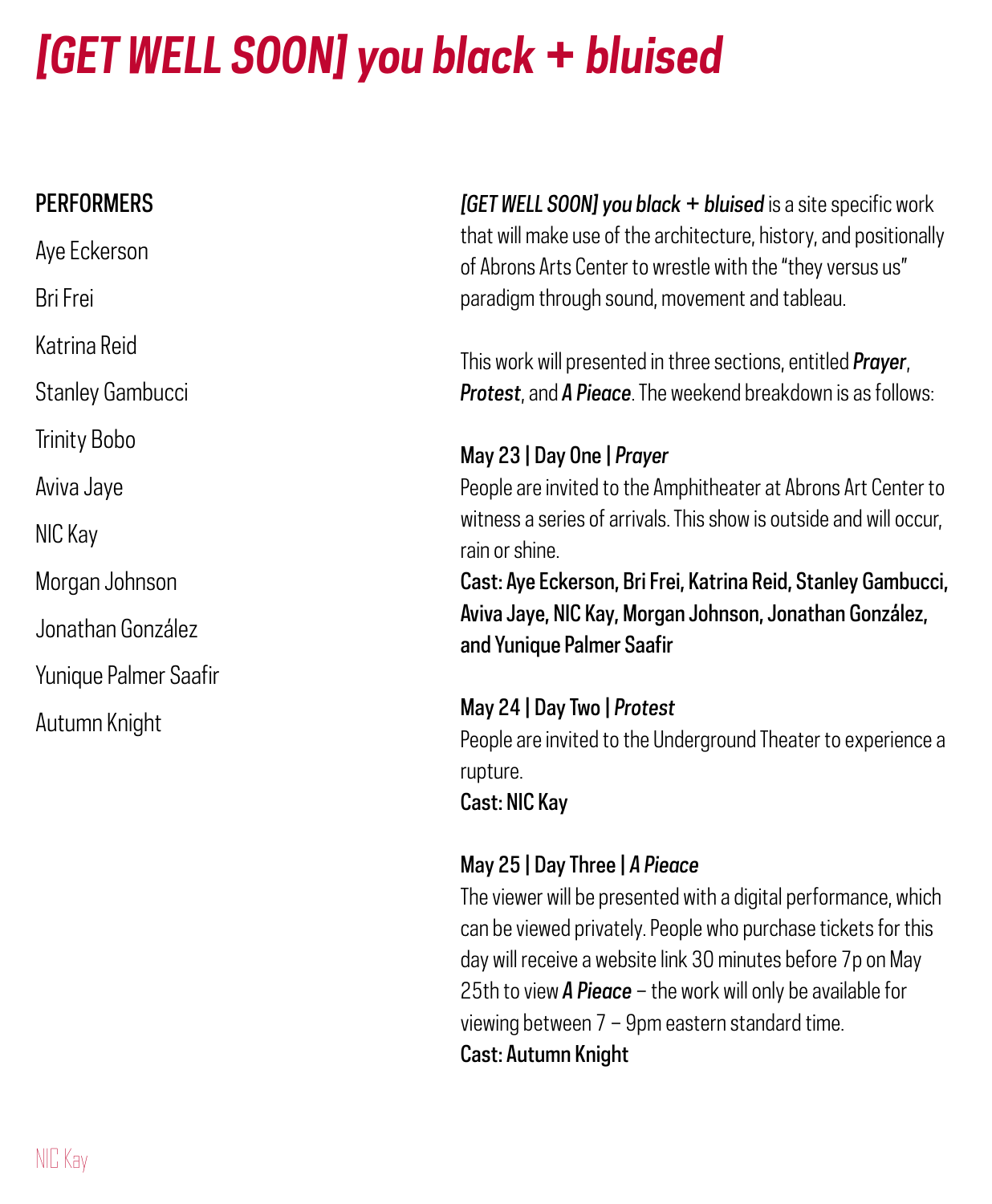## ABOUT *[GET WELL SOON] you black + bluised* **CAST & CREW**

#### AVIVA JAYE

Aviva Jaye is an artist + performer primarily creating music, wielding voice, piano, harp, guitar + ukulele. Her interdisciplinary experience includes theatre, dance, composition + poetry. Aviva currently focuses on performative projects through the lens of community engagement, social justice + DIY resistance. Recent features include Queer Abstract, Brooklyn's monthly performance series for QTPOC artists; "Four Questions", a Pride production at LaMama; Sunday Service at Knockdown Center; the Civic Salon series at The Public + the Spring 2018 Artist-In-Residence program at Guildhall in East Hampton.

#### KATRINA REID

Raised in the South and based in Queens, NY Katrina Reid is a performing artist who collaborates with a range of directors and creators who are exploring the center and edges of dance, theater, and ritual. She has been a part of projects for David Thomson, Okwui Okpokwasili and Peter Born, Jonathan González, Marguerite Hemmings, Megan Byrne, Third Rail Projects, and was a 2016/17 Dancing While Black fellow.

#### AYE ECKERSON

Aye Eckerson is a queer/non-binary Black performer who currently lives and works in Brooklyn, NY. They create solo performances that explore lineage, homeland(s), and (re)imagining/finding/creating personal histories. They have performed their work at El Museo de los Sures, Columbia University, Brooklyn Arts Exchange, Movement Research at the Judson Church, FiveMyles Gallery, Massachusetts College of Liberal Arts, and Gibney Dance. They were a part of BAX's 2016 Needing IT!, Gibney's LANDING 2.0 cohort, facilitated by Miguel Gutierrez, and Gibney's Work Up 5.0 artist residency. They are working/dancing with Stormy Budwig, Jasmine Hearn, and NIC Kay and making solo performances.

#### STANLEY GAMBLICCL

Stanley Gambucci is a dancer learning and passing through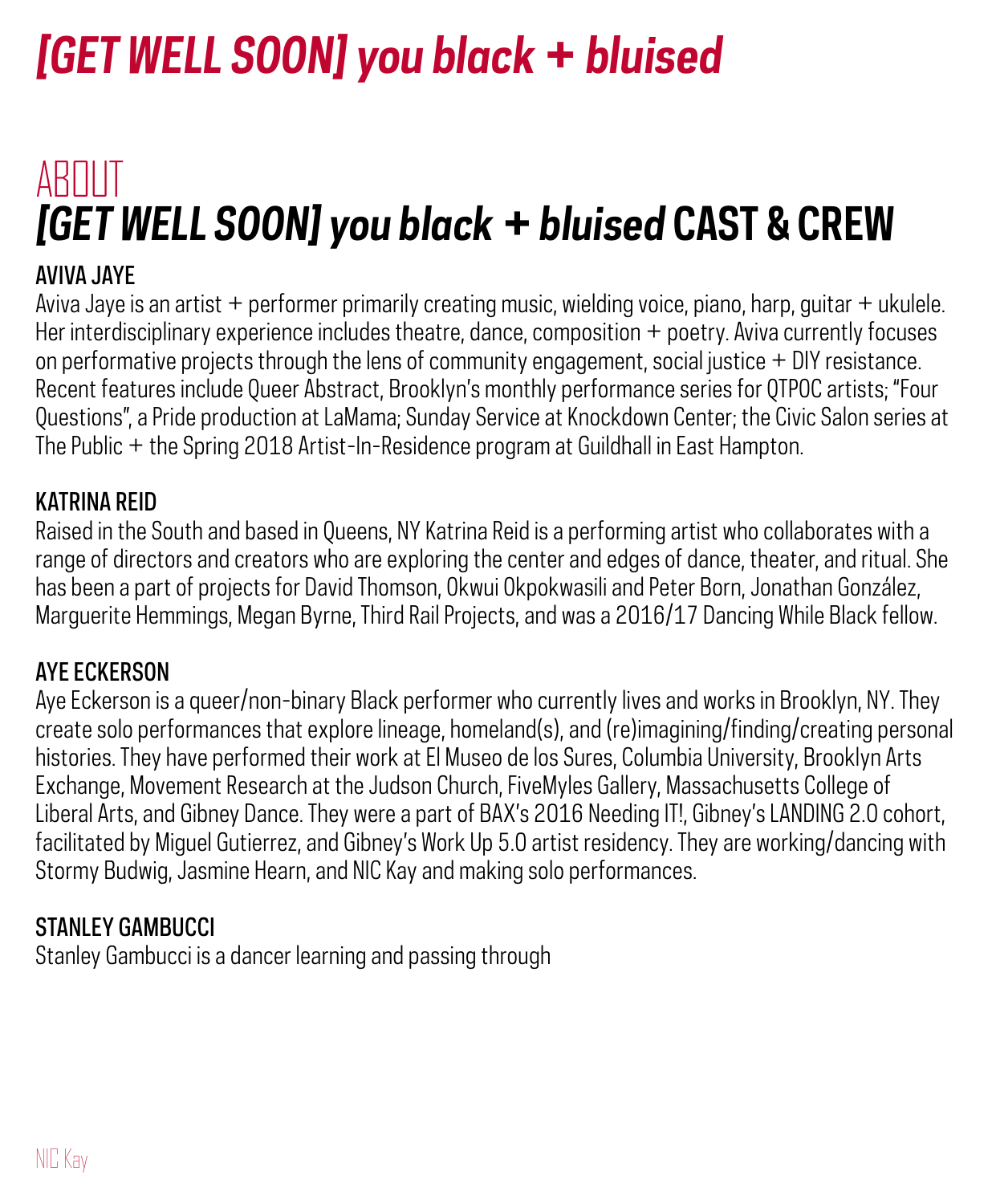## ARNIT *[GET WELL SOON] you black + bluised* **CAST & CREW**

#### TRINITY BOBO

Trinity Dawn Bobo (Trí) is a New York based performer, dance maker, and visual artist. @lovetri3

#### MORGAN JOHNSON

Morgan is a New York based person just trying things out and learning a lot along the way. They have done work with keyon gaskin, Jonathan González, and NIC Kay in various projects and most recently the playwright Phillip Howze.

#### AUTUMN KNIGHT

Autumn Knight is an interdisciplinary artist working with performance, installation, video and text. Her performance work has been on view at various institutions including Krannert Art Museum (IL), The Institute for Contemporary Art (VCU), Human Resources Los Angeles (HRLA) and Akademie der Kunste, (Berlin). Knight is the recipient an Art Matters Grant (2018). Her performance work is held in the permanent collection of the Studio Museum in Harlem. She attended the Skowhegan School of Painting and Sculpture (2016) and holds an M.A. in Drama Therapy from New York University. Knight will participate in the 2019 Whitney Biennial.

#### JONATHAN GONZÁLEZ

Jonathan González is an artist, educator, and amateur farmer from Queens, NY. Their work investigates notions of blackness related to economies of creative production, and geopolitcal efforts in Urban Planning & Sustainability. They are a 2018-19 Workspace Resident at LMCC, NARS International A.I.R. (2018), and Bessie-nominated director for ZERO (2018) at Danspace Project.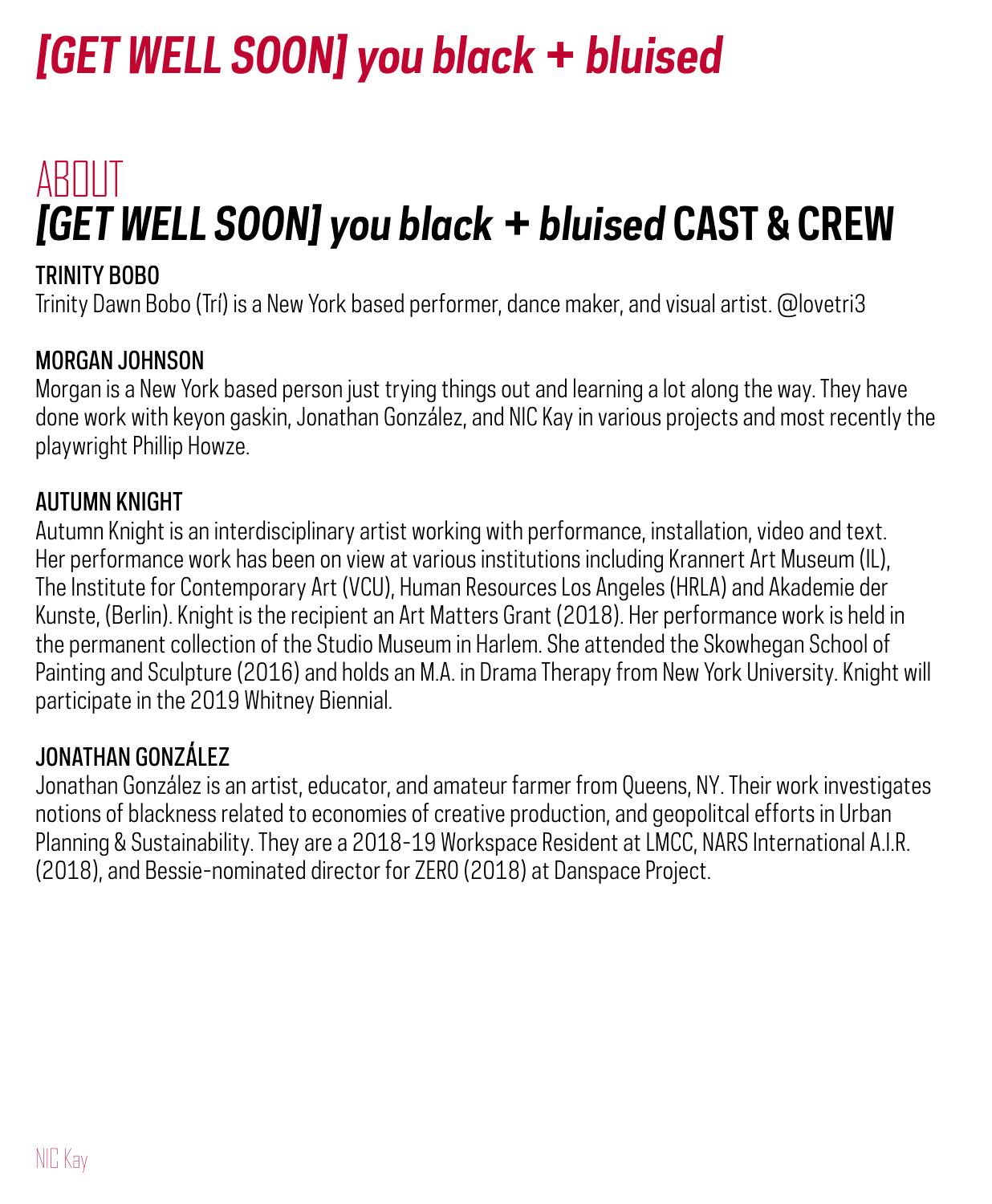## NIC Kay *SPECIAL THANKS*

THANKS TO ALL THE SUPPORTERS.

## [GET WELL SOON] you black + bluised **FUNDING**

This work was developed through Abrons Arts Center, Harkness Foundation for Dance, New York City Cultural Affairs, New York Council on the Arts, Mertz-Gilmore Fund, Foundation for Contemporary Arts, and the Jerome Foundation.